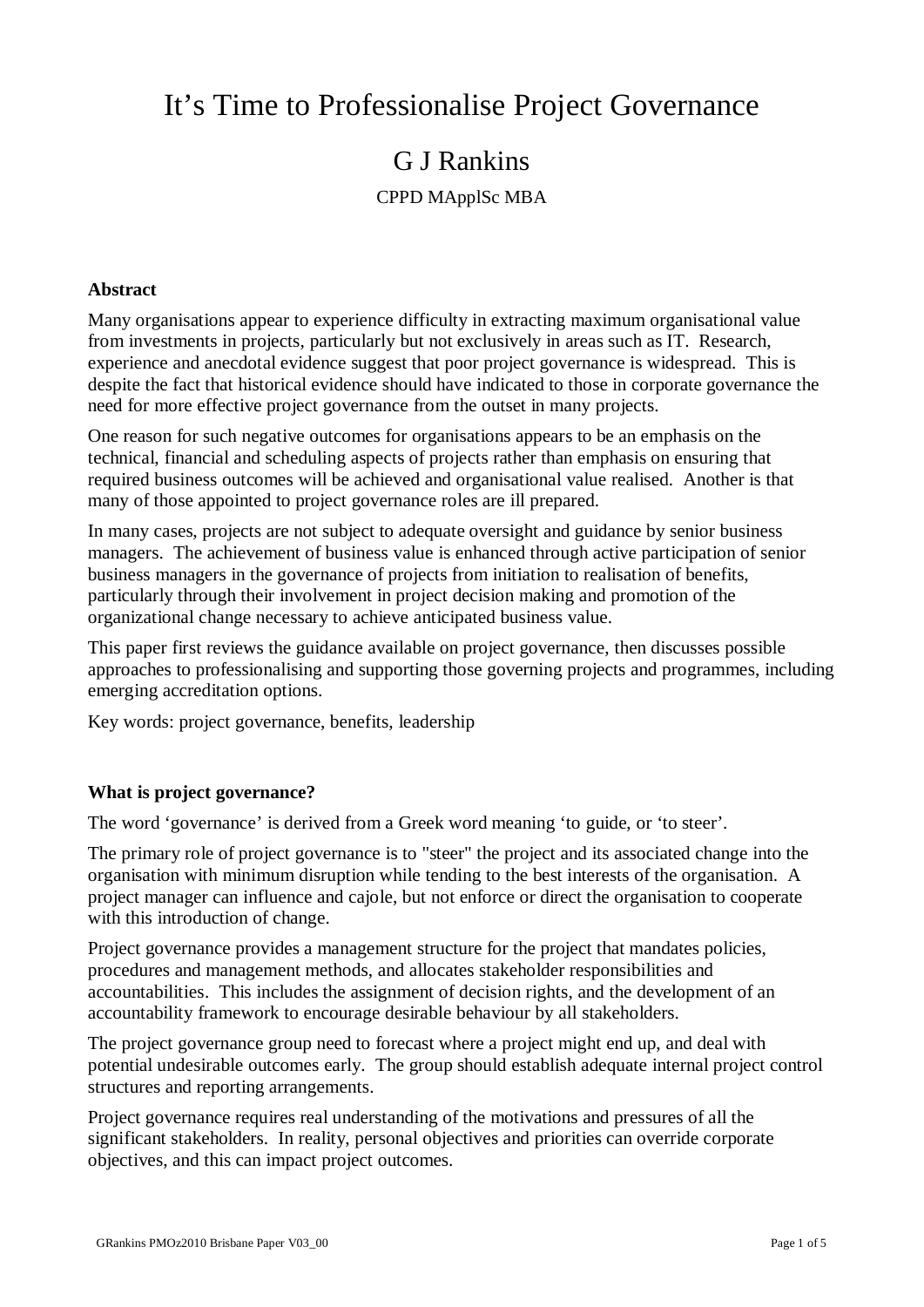Project governance requires an active, independent and sceptical mindset that anticipates the consequences of conflicts and behavioural dilemmas throughout the project delivery lifecycle - it is not just about compliance with an established process.

The project governance group acts as the gatekeeper at key points in a gated project life-cycle. Even if many aspects of project governance are delegated, periodically those in project governance roles need to personally 'open up the project' and check the project's health. In particular, the governance group makes the critical decision on whether and when project products will be transitioned into operational use, because of the risk to business-as-usual if the products do not work or do not integrate into day-to-day business processes as expected.

A project manager's job is done when the project closes. Those governing projects must remain engaged until the benefits of the transition to the new approach to business-as-usual have been proven, and generally this may not be achieved until months or years after project completion.

Project governance is a subset of corporate governance. Those in the project governance group should be individually accountable to corporate governance for their performance.

### **Is there really a problem?**

Many organisations appear to experience difficulty in extracting maximum organisational value from investments in projects, particularly but not exclusively in areas such as ICT. Research, experience and anecdotal evidence suggest that poor project governance is widespread. This is despite the ample evidence that indicates the need for more effective project governance.

One reason for poor project outcomes for many organisations is that undue emphasis is placed on the technical, financial and scheduling aspects of projects rather than on ensuring that expected business outcomes will be achieved and organisational value realised. This is because many of those appointed to project governance roles are more familiar with the technical, financial and scheduling aspects of the project rather than benefits realisation and value delivery. Specifically, viewing major ICT projects as technical initiatives rather than business initiatives promotes ineffective project governance.

Project governance must concern itself with a range of issues; it is not just about compliance with a process, and it must not let the 'noise' around a project cause a loss of focus on the need for a 'return on investment'. Project governance also means remaining aware of the context in which the project is running – a change in this context might mean that a well-run project should be cancelled.

In many cases, projects are not subject to adequate oversight and guidance by senior managers. Research shows that delivery of value from projects is enhanced through active participation of senior managers in the governance of projects, from concept initiation through to realisation of benefits. In fact, an effective and engaged project sponsor is actually a predictor of project success.

The problem is that, despite the many hours spent by senior managers in project governance meetings, few actually know what their role is, what they should be focussed on or why. Many organisations spend considerable effort in acquiring or developing competent project managers but few seem willing to develop the competence of those governing projects.

## **How bad is it?**

All research on why major projects fail finds that "lack of senior management support" is one of the top three contributors. The UK Government lists "decision making failures" as one of the top five causes of project failure. Victorian Treasury, which oversees Gateway Reviews of major projects, lists poor project governance as the second most common cause of project failure.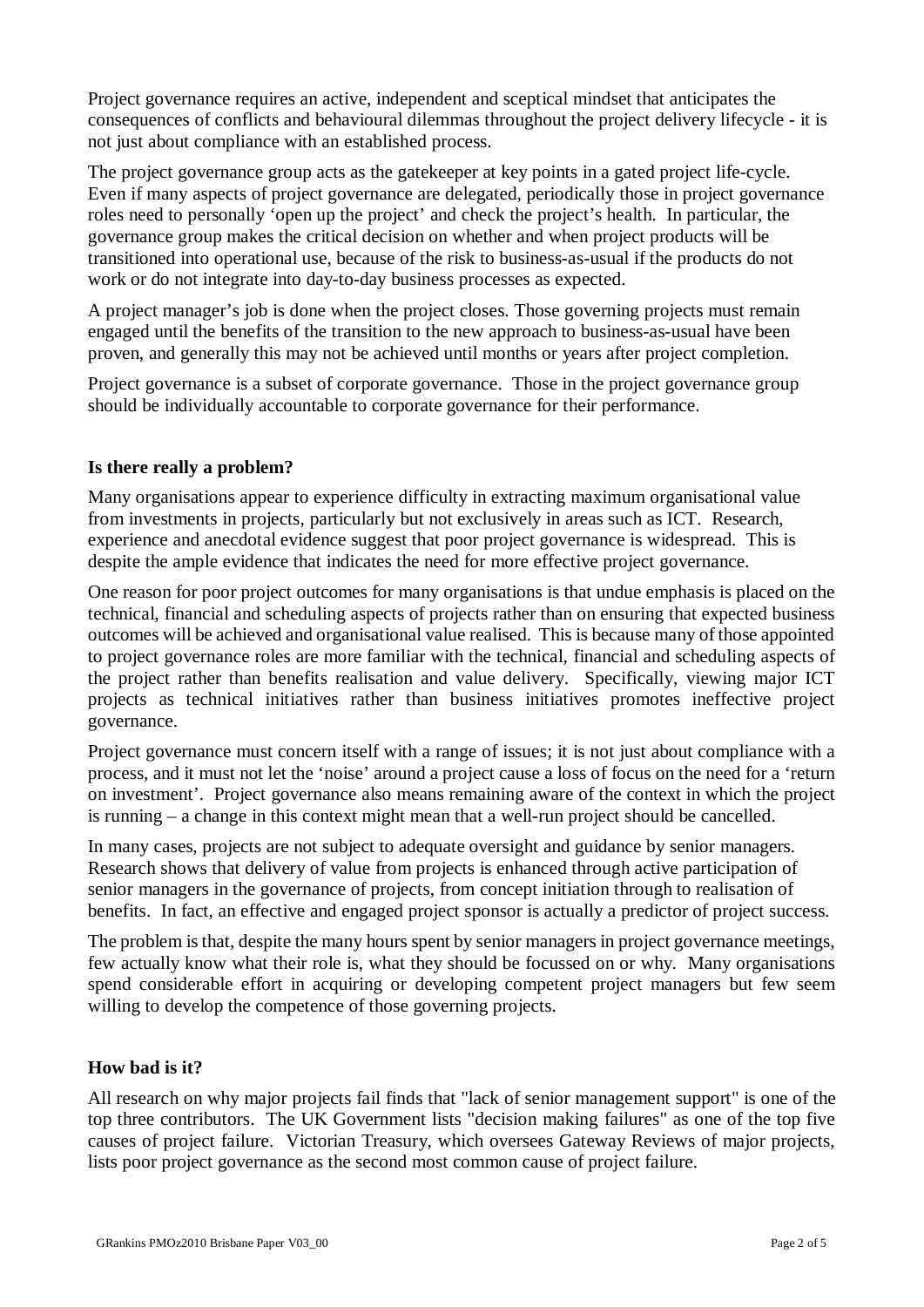A recent survey conducted by QUT researchers found that project managers were critical of project governance:

- The respondees who used PRINCE2 were exceptionally critical of the competence and effectiveness of Project Boards and Project Sponsors;
- The respondees who did not use PRINCE2 were likewise highly critical of the absence of defined project governance structures, processes and associated roles, responsibilities and accountabilities.

Project governance is a distinctly different activity to operational management. Approaches that work well in the latter actually hinder success in the former. Most sponsors and project governors are operational managers who have been promoted into senior roles through excellence in managing business-as-usual in functional units. They could be described as "accidental sponsors". People appointed to project governance roles for the first time need to be briefed as to how to discharge their new responsibility effectively, and provided with ongoing support by P3Os and other independent assurance and support functions.

### **Differences between project governance and operational management**

Operational managers purchase commodities. If they take on project governance roles, they may not understand that the products of projects are not commodities. Operational managers have no option but to ensure that a breakdown in an operational process is corrected; they don't have the option to abandon the process. Which may lead to unfortunate behaviours in project governance role, such as pouring more resources into a project that should have been reviewed and possible cancelled.

If an operational manager replaces an element of their business-as-usual processes, they will check that the replacement works, then feel that their job is done. In a project environment, though, the project's Business Case contains the answer to the question: are we done yet? And the answer is: not until the benefits described in the project's Business Case have been realised. A project manager's job is done when the project closes. Those governing projects must remain engaged until the benefits of the transition to new business-as-usual products and processes has been proven, and generally this may not be achieved until months or years after project completion.

## **What the Standards say**

There are many sources of information providing guidance on aspects of project governance:

- Corporate governance standards, including the ASX's principles of corporate governance, most of which have a direct interpretation for project governance:
	- o Lay solid foundations for management and oversight;
	- o Structure the board to add value;
	- o Promote ethical and responsible decision-making;
	- o Safeguard integrity in financial reporting;
	- o Make timely and balanced disclosure;
	- o Respect the rights of shareholders;
	- o Recognise and manage risk;
	- o Remunerate fairly and responsibly, which at project level could be interpreted as 'manage the performance of the project team'
- The OGC's PRINCE2 project management method provides a set of Project Board duties and behaviours:
	- o Be accountable for the project;
	- o Provide unified direction;
	- o Delegate effectively;
	- o Facilitate cross-functional integration;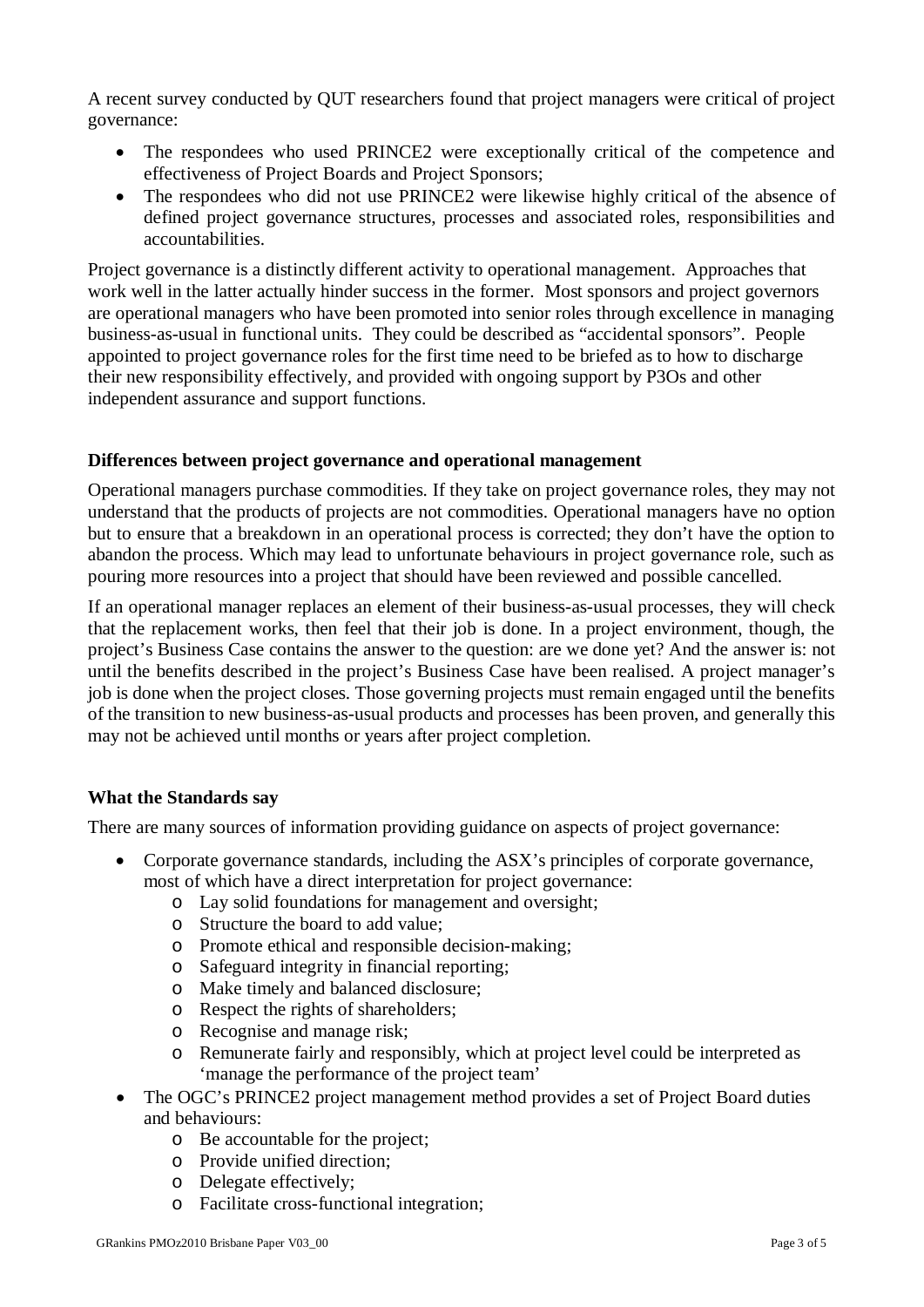- o Commit resources;
- o Ensure effective decision-making;
- o Support the Project Manager;
- o Ensure effective communication
- The OGC's PRINCE2 project management method and MSP programme management method provide detailed role descriptions for those in project and programme governance roles;
- The OGC's Programme and Project Sponsor (PPS) offering is a method-agnostic programme and project governance briefing;
- The OGC's Portfolio Programme and Project Office (P3O) offering provides valuable advice and concrete guidance on how to establish portfolio, programme and project offices to support the decision-making role of those in project governance;
- The OGC's latest offerings, Management of Value (MoV) and Management of Portfolios (MoP) also offer useful guidance on clearly establishing the justification for projects in terms of organisational value objectives as the focus of subsequent project governance;
- The British APM's Governance of Project Management (GoPM) offering provides eleven overarching principles of effective project governance, then provides 42 questions that those in corporate governance or their agents should ask to satisfy themselves that effective project governance exists in their organisation;
- The interim draft of AS/8016 Corporate Governance of ICT Projects lists project governance responsibilities as including:
	- o Evaluate check the initial and ongoing justification for the project;
	- o Direct provide guidance and direction to the project; make decisions;
	- o Monitor keep an eye on the critical aspects of the project
- The draft ISO 21500 Guide to Project Management discusses various aspects of project governance, covering both the 'directive' and 'executive' aspects of governance, including aspects that might be described as 'portfolio management' and 'governance of project management'. Interestingly, it says that those in governance roles should mentor the Project Manager to ensure a business orientation rather than a technical orientation, but this will only work if those in project governance roles have a business orientation themselves;
- Academic research showing how those governing projects can promote or hinder project success;
- Books by academics and practitioners;
- Briefings offered by professional project management support organisations.

## **Approaches to Improving Project Governance**

The main recommendations of the QUT research cited previously were:

- Educate Project Board members on their collective and individual responsibilities;
- Increase senior management awareness of project management controls;
- Explain how to achieve the senior leadership commitment needed to embed standard project management methods;
- Prepare publications targeting the roles and responsibilities of Executives and other Project Board members;
- Develop a targeted briefing for Project Sponsors and Project Board Members;
- Introduce certification for Project Board members.

With respect to the final point, while some organisations have developed in-house project governance frameworks and provide 'project sponsor training', there are no generally accepted accreditations for those in project governance roles.